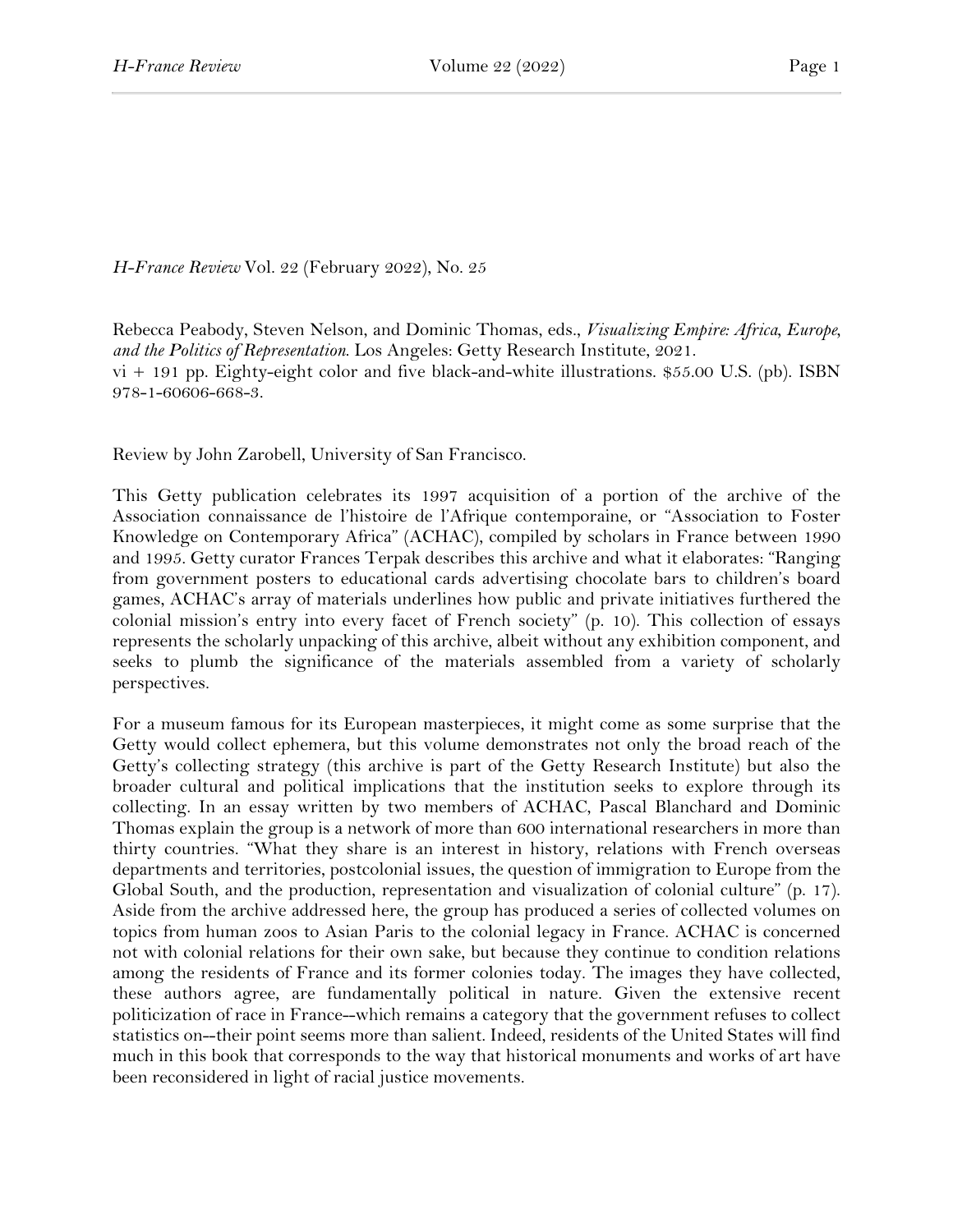The fact that objects previously considered to have little significance among art historians, such as postcards and board games, communicated such messages as completely as avant-garde paintings, and that they are taken seriously as bearers of meaning, owes to the rising prominence of visual culture studies in the field of art history. While art historians have raised these issues for decades now--the first edition of the *Visual Culture Reader* was edited by Nicholas Mirzoeff in 1998--the movement really emerges from an interdisciplinary consideration of images that may or may not qualify as "art."[1] Edward Said's *Orientalism*, originally published in 1978, considered representations made by Europeans of exotic others, whether from life or imagination, and decoded their political and cultural significance.[2] Countless scholars have followed Said's lead, which focuses on literature, the social sciences and, finally, universities themselves. Art historians, beginning with Linda Nochlin (among others), have used Said's model to analyze paintings and images of all sorts which, in the French context, primarily emerge from some form of colonial contact.[3]

It comes as something of a surprise that the essays in *Visualizing Empire* do not make references to any of these seminal texts or scholars in this collection of essays. While this might at first appear neglectful, it is also possible to argue that the editors of this volume and the authors who wrote for it determined that it is important to turn the page, so to speak, and reconsider how scholarship operates in a new era. For as long as there have been academics, scholars have reconsidered, corrected, clarified, and reframed debates innovated by their predecessors, leading to a burgeoning of sub-fields and sub-sub-specializations that owe their existence to longstanding debates in a particular discipline. As scholarship turns to transnationallynetworked interdisciplinary engagements, the traditions of analysis are ceding territory to the objects of analysis. By focusing on the visual ephemera of twentieth-century French colonialism, aren't these authors entering a new scholarly space requiring novel tactics? Shouldn't these authors be forging ahead with new methods if their goal is to cast light on contemporary social issues and the ways that visual information frames such issues with an inherent bias?

In the introduction, the editors write: "Through a diverse and interdisciplinary range of essays, our goal has been to reveal the complex ways in which the French displayed, defined and represented their empire" (p. 2). They elaborate further, suggesting that "This book has therefore been conceived with an eye toward exploring how these images and ephemera were primary agents in constructing and maintaining French imperial ideology" (p. 4). The book is clearly successful on these terms; the group of essays by authors in a variety of disciplines provides a sophisticated and nuanced interpretation of the ACHAC collection and the myriad ways that the objects therein adumbrate imperial ideology through images consumed at exhibitions, in journals, and elsewhere, in spaces both public and private.

Patricia A. Morton, whose book *Hybrid Modernities* explores the architecture of the *Exposition coloniale internationale* in Paris in 1931, focuses her short essay on the notion of the colonial archive and its limitations.[4] She clarifies early on that "I interpret it [the ACHAC collection] as an archive that presents a vivid counternarrative to the history of French colonialism and its racist propaganda" (p. 41). But the structure of the archive itself has some epistemological problems which an alternative view of colonialism cannot dispel, so she ends her essay by asking if it is possible to decolonize the imperial archive. Will we not end up just reifying the structures of power contained therein? This is a critical line of thought that cautions readers of the limitations that the process of decolonization by applying a critical perspective to these new subjects of scholarly analysis may confront. A scholar of travel writing and colonialism, Charles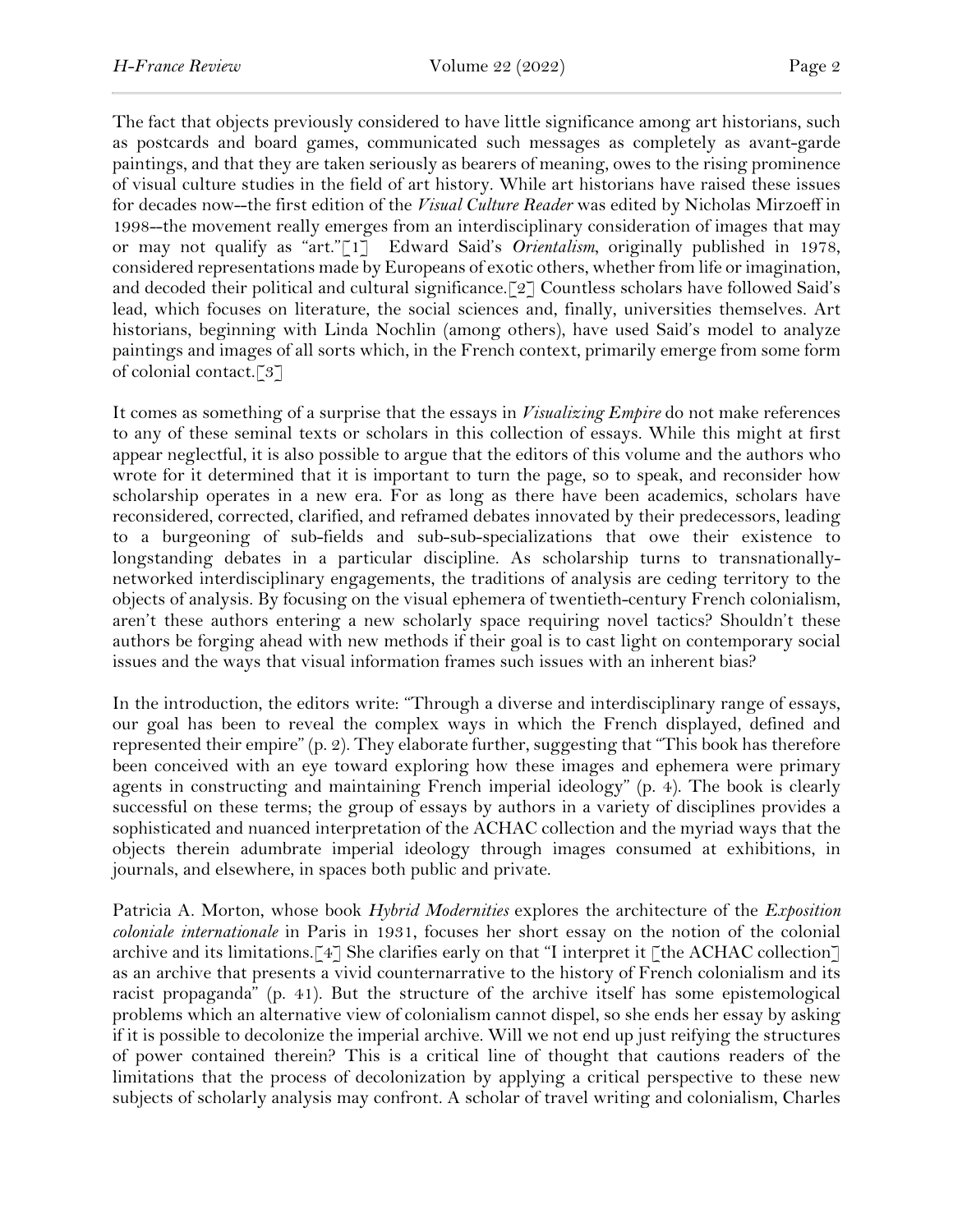Forsdick, perceives the same issue from a different perspective in his essay "Fragments of Empire: Ephemera, Toys, and the Dynamics of Colonial Memory:" "The challenge is to understand the messages and narratives these fragile, disposable objects conveyed, to situate them in a wider ideological frame and--often with great difficulty--to assess their persistent impact on the collective imaginary and on memory" (p. 65).

Needless to say, each author takes up these challenges in a different way, because "to understand" means something different in each imagistic context. Scholars with different disciplinary tools will approach this problem in divergent ways. But the real challenge here is "to assess their persistent impact on the collective imaginary" because that requires not just historicism--seeking to properly understand what such an image might have meant in its own time--but moreover, a reckoning with the ways that history casts a shadow. Further, it requires scholars to study carefully what kind of inheritance messages located in imperial imagery represent and how they are transmitted, if only to disavow such narratives. This work requires not only to seek knowledge from an uncomfortable history, but further, to discern how such historical imagery works, and to dismantle its mechanism so that its ideological structure becomes something that we, and hopefully others, can no longer believe. This is a challenge indeed.

Steven Nelson's essay, "*La France et ses colonies*: Mapping, Representing, and Visualizing Empire" locates the ideological work of empire in French maps of the colonies from the turn of the twentieth century and popular imagery featured in the popular weekly, *Le petit journal*. This is one of the best-illustrated essays in the volume, with multiple images from the ACHAC collection juxtaposed to similar works in the collection of the Bibliothèque nationale in Paris. These comparisons, absent from other essays in this volume, help to situate the Getty archive in clear historical terms and employ an abundance of visual evidence to interpret the keystone of this piece, a map of France and its colonies from 1897. Nelson is very attuned to the particular mechanism of the illustrated map and exposes it when he writes "the [illustrated] scenes further underscore the ability of the composite image to enact the colonization of space itself  $\lceil$  the literal border of the map]" (p. 173). What Nelson describes here is the way illustrated scenes actually inform viewers on how to interpret maps and how they shore up French imperialism in the process. Further, his interpretation of the enterprise *Le petit journal* that published the map emerges; it sought, through topics and imagery, "to form a public united by nationalist drives" (p. 165).

This is related to the topic of Lauren Taylor's essay, "On Posters and Postures," which follows developments in recruiting posters for *les troupes coloniales* through the twentieth century. When analyzing the last poster in her series, she is able to make an assessment based on the aesthetic and thematic developments presented in these military recruiting posters: "The public acceptance of French violence abroad--and indeed, a willingness to take up arms in such campaigns--required a revised understanding of colonialism's purpose and a more adversarial and even dehumanizing relationship to the colonized subject" (p. 151). In fact, the poster here described was made during the war for Algerian liberation and, given the numerous war crimes committed by the French military during this struggle, a dehumanizing perspective must have been part of the job. To succeed in this conflict, France would also need its populace to embrace the idea that Algeria did not have a right to independence. The proof of the overall efficacy of such images is that the struggle for independence dragged on for eight years before the French finally let go.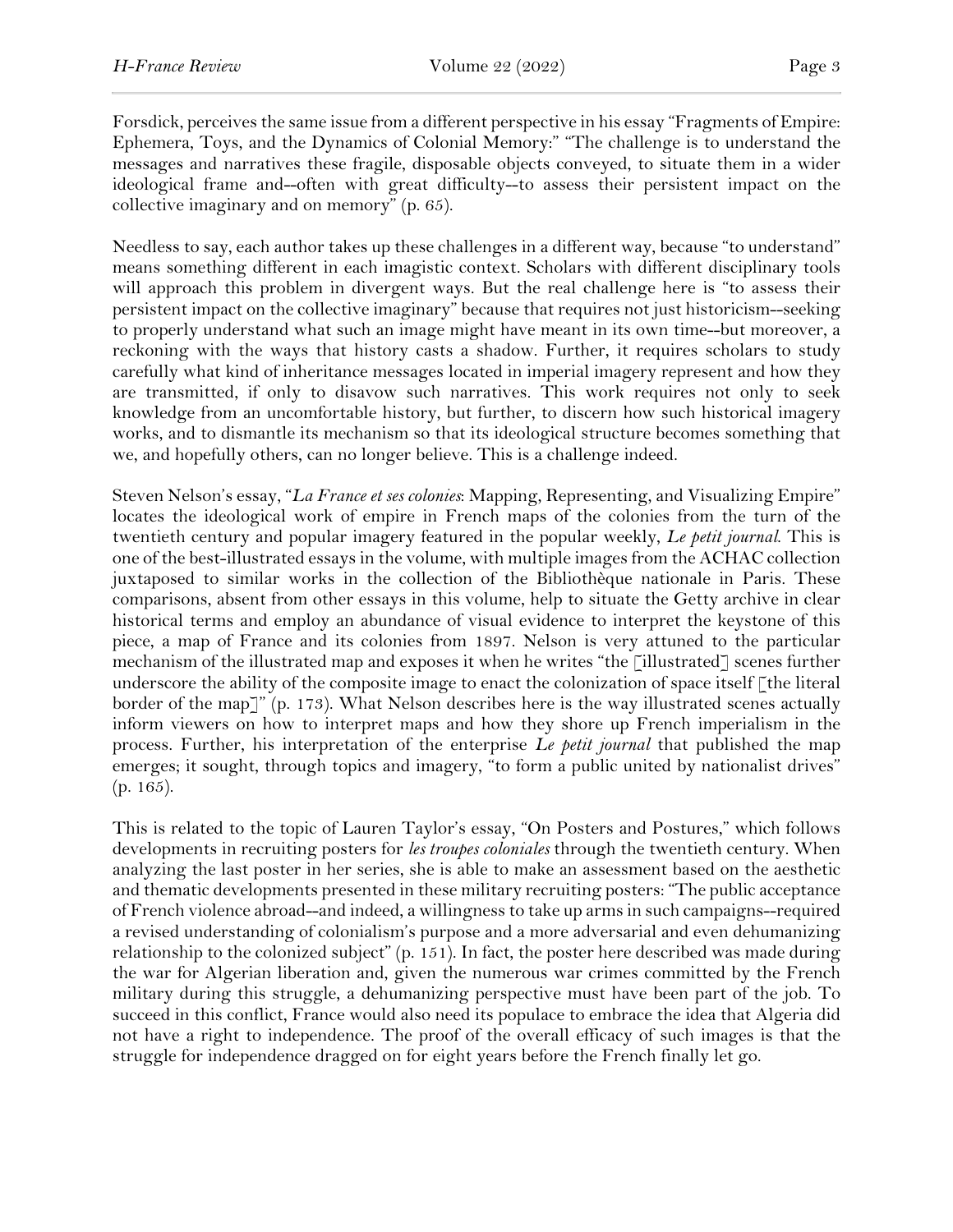While the essays discussed so far provide a clear sense of how France projected its imperial project through quotidian imagery and communicated it to its own population, there is not much detail about how the colonial subjects might have received these representations and the structure of power that they supported. In this sense, David Murphy's essay, "Representations of the *tiralleur sénégalais* and World War I" makes a unique contribution. He begins with an analysis of a variety of images of colonial infantrymen from West Africa who played an important role at the end of the First World War, from the most demeaning (and commercial), a Banania advertisement from 1915, to postcards, cartoons, and even photographs. This array of representations allows Murphy to isolate the visual dynamics at work and to distinguish between overt racism/stereotyping and more sensitive and sympathetic portrayals, emphasizing the hardships the Senegalese infantrymen shared with other French soldiers, or *poilus*. Murphy ends his essay with the story of Lamine Senghor, a Senegalese *tirailleur* who was injured in Verdun and stayed in France after the war, where he joined the French Communist Party. Senghor eventually addressed the League Against Imperialism in Brussels in 1927, shortly before his death, where he deplored the hypocrisy of French colonialism and their treatment of Black subjects, who they considered French when they were soldiers, but became negroes when they demanded rights.

The example of Lamine Senghor reminds readers about the point of the entire volume: to demystify racism against Africans and, in the process, to undermine it. Yet the challenge of history, even the history of colonialism, is to find that which the archive has not preserved, or to read between the lines so that that which the archive has obscured can become visible. In that sense, as Morton reminds us, an anti-colonial archive is no answer to the colonial archive because both serve to obscure that which matters most, the power exercised over one group by another through the system of colonialism. To know the truth about such a system, it is necessary to listen to those whose lives have been so framed--and reduced in the process--and to resurrect those voices for the future. Murphy notes that Lamine Senghor (no relation to Senegal's first president, Léopold Senghor) became a hero to radical young Senegalese students in the 1960s and 1970s. The figures who resisted French colonialism, from Toussaint Louverture to Abd-el-Kader to Lamine Senghor and Frantz Fanon are just barely visible in the colonial archive, yet their voices call us to read it in a very different light.

LIST OF ESSAYS

Rebecca Peabody, Steven Nelson, and Dominic Thomas, "Introduction: Visualizing Empire"

Frances Terpak, "French Colonial Collections at the Getty Research Institute"

Pascal Blanchard and Dominic Thomas, "Documenting (Post)Colonial Visual Histories: The Global Impact of the ACHAC Research Group"

Patricia A. Morton, "Decolonizing the ACHAC Collection"

Charles Forsdick, "Fragments of Empire: Ephemera, Toys, and the Dynamics of Colonial Memory"

Peter J. Bloom, "Intersecting Legacies of *bandes dessinées* and Belgian Colonial Instruction: *Les aventures de Mbumbulu* in *Nos images* (1948-55)"